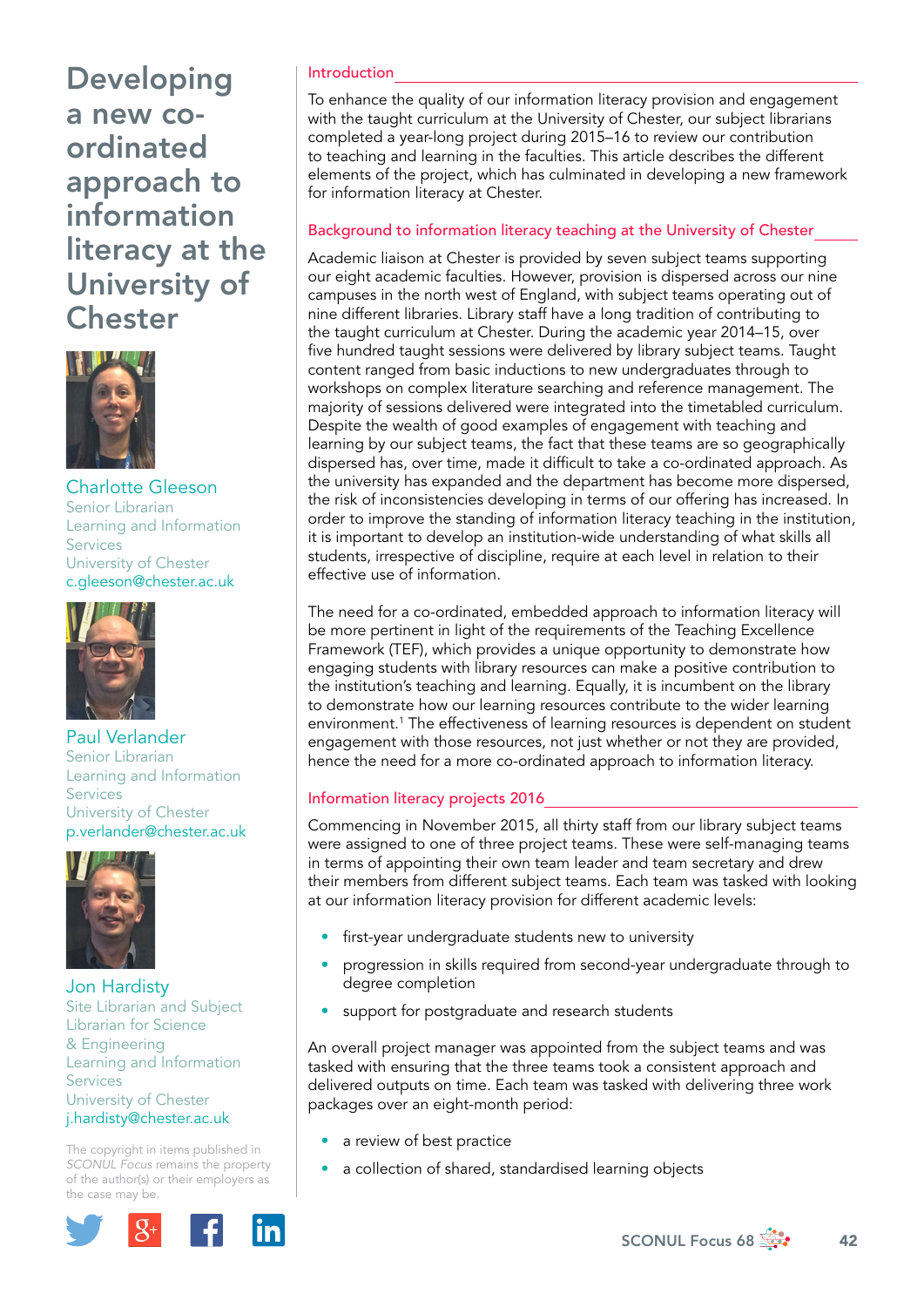a series of agreed specific learning outcomes for information literacy at that level

The project documentation was administered through a new team site on our departmental intranet to which all project teams could contribute.

### Review of best practice

This work package consisted of reviewing best practice in terms of information literacy in our own institution and developments in the wider sector. The first step towards developing a more co-ordinated approach to our teaching was to audit what input to the curriculum was currently taking place across the faculties. Therefore each team audited the sessions delivered across the different faculties at their assigned academic level. This enabled them to identify both good practice currently employed and gaps in provision. Each team was also tasked with developing case studies of innovative practice at other institutions.

#### Shared learning objects

A key tangible, practical output of the projects was the development of a repository of learning objects, which was hosted on the information literacy intranet site. In total, the teams compiled fifty learning objects across eight topic areas that could be reused or repurposed for information literacy teaching in any discipline. Learning objects came in a variety of form and media and included a wide variety of content such as YouTube clips, interactive games, worksheets and quizzes, diagnostics and lesson plans. This repository is continually being added to and is a tangible and practical legacy of the project that can assist our staff with their teaching.



**Highlight** as appropriate

In minute:

Highlight as

appropriate

Dasta full tayt of

Person to contact<br>in case of queries about the learning reso

appropriate<br>learning

outcon

Level

Tham

Duration

Preparation time/ equipment

Instructions for use

Object type

Learning<br>outcome

mapping

Originato

Suitable for all levels

Searching the web **Selecting keyword Selecting Reynolds**<br>Database searching tips<br>Copyright<br>Peer review/journal publishing Reference management Less than 5

Distinguishing between sources<br>Evaluating information on the free web

this and talk about synonyms.

Interactive group exercise Worksheet Quiz Video

Game

Strand 5

effective s

Already prepared, just needs to be added to a presentation

Can be used with or without the slide showing alternative

keywords. It is intended as a questioning resource. Ask the students what they see. This then allows you to expand on

Understand importance of keyword selection in producing

BY-SA 2.0) https://commons.wikimedia.org *(CC BY-SA 2.0) <https://commons.wikimedia.org>*

The copyright in items published in *SCONUL Focus* remains the property of the author(s) or their employers as the case may be.



*An example of a learning object and metadata*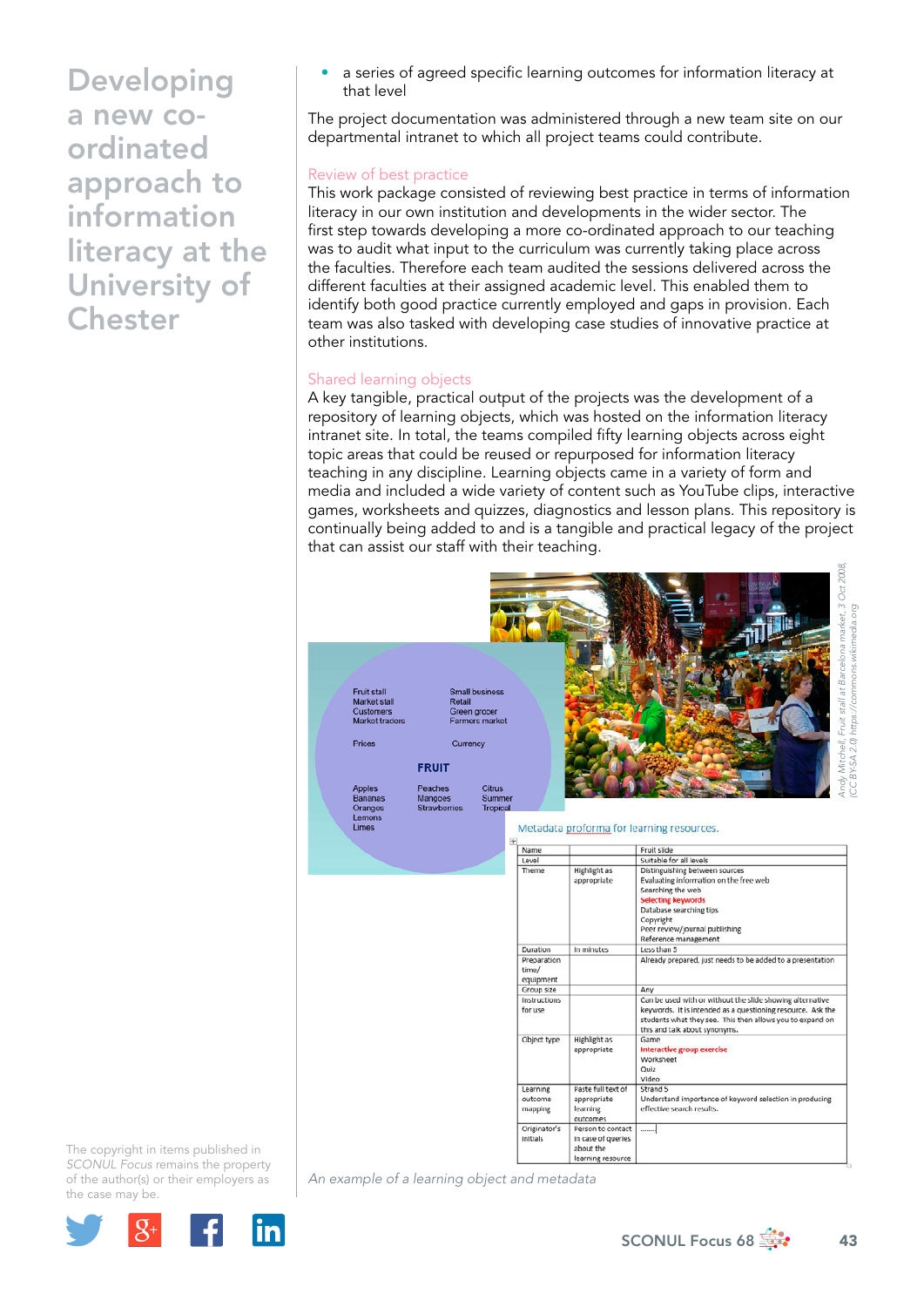#### Learning outcomes

The aim of developing a framework of cross-disciplinary information literacy learning outcomes was not only to provide better co-ordination and consistency in our own teaching practice, but also to present the wider university with a joined-up departmental approach that aligned our offering more closely with the learning and teaching requirements of the TEF.

# Developing a new framework

Learning outcomes were developed for academic levels 4 – 7 (first-year undergraduate to postgraduate taught). For reasons of academic credibility, it was important that what was developed was transparently mapped to best practice in the wider sector, in the form of national frameworks for information literacy. Both the SCONUL Seven Pillars<sup>2</sup> and A New Curriculum for Information Literacy (ANCIL)<sup>3</sup> were considered. In the end it was decided to develop learning outcomes explicitly mapped to ANCIL. However, the framework can also be mapped to the Seven Pillars model if required.



*ANCIL Framework. Secker & Coonan (2011)* 

Ideas for learning outcomes were generated by teams for each of the academic levels. This work was then consolidated in a workshop of project team leaders where the learning outcomes generated by teams were fitted together and mapped appropriately to the ANCIL framework. The framework is designed to build students' skills incrementally throughout the academic levels. At level 4 (1st year undergraduate) this starts with developing an understanding of credible sources for degree-level academic work. As students progress they will understand more complex concepts such as searching for a literature review. By level 7 (taught posrgraduate), it is expected that they will be highly information literate and able to manage complex information effectively and understand concepts such as information ethics and intellectual property.

The copyright in items published in *SCONUL Focus* remains the property of the author(s) or their employers as the case may be.

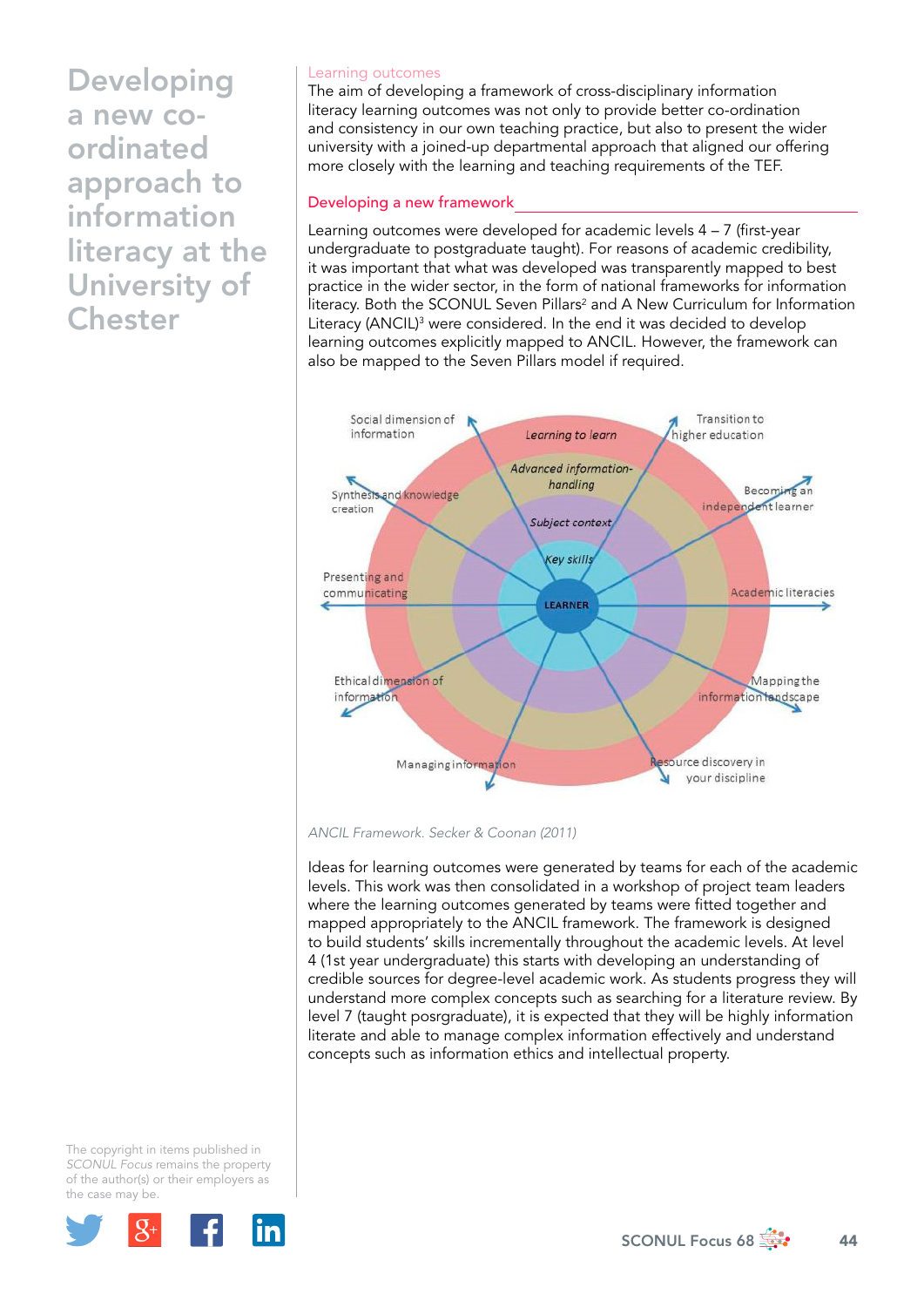| <b>ANCIL</b> |                                                                          | Our learning outcome                                                                              |                                                                                                                                                                                                                  |         |                                                                                                               |
|--------------|--------------------------------------------------------------------------|---------------------------------------------------------------------------------------------------|------------------------------------------------------------------------------------------------------------------------------------------------------------------------------------------------------------------|---------|---------------------------------------------------------------------------------------------------------------|
| Strand       | Strand content                                                           | Level 4                                                                                           | Level 5                                                                                                                                                                                                          | Level 6 | Level 7                                                                                                       |
| 5            | Finding and using specialist<br>forms of information                     | Understand importance<br>of keyword selection in<br>producing effective<br>search results.        | Analyse your topic and<br>be able to identify an<br>appropriate range of<br>keywords to inform<br>your search strategy.<br>Construct advanced<br>search strategies to<br>deliver appropriate sets<br>of results. | R       | R                                                                                                             |
| 5            | Going beyond the key finding<br>aids                                     | n/a                                                                                               | Identify the most<br>appropriate subject<br>specific resources.                                                                                                                                                  | R       | R                                                                                                             |
| 6            | Storing information effectively                                          | Develop basic strategies<br>for managing the<br>information sources you<br>collect for your work. | Decide on and<br>implement appropriate<br>information<br>management<br>techniques suitable for<br>your discipline.                                                                                               | R       | R                                                                                                             |
| 6            | Develop appropriate strategies<br>for current awareness in your<br>field | n/a                                                                                               | n/a                                                                                                                                                                                                              | n/a     | Develop a range of<br>strategies to keep up-to-<br>date with the current<br>literature in your<br>discipline. |

*Information literacy learning outcomes framework (extract)*

### Chester Information Literacy Conference 2016

The culmination of the information literacy projects was a one-day internal conference in September 2016. All subject teams attended and presented the findings of their case studies, the new learning outcomes were presented to the teams and an external speaker delivered a workshop. We used this time and space to plan how we would integrate the learning outcomes into our practice and generate ideas for our second series of information literacy projects, which are running this academic year.



*Chester Information Literacy Conference 2016* 

#### Next steps and implementation of the framework

During the academic year 2016–17, all subject teams have been tasked with auditing their existing taught sessions to ascertain the extent to which they are aligned to the learning outcomes in the new framework. It is anticipated that by September 2017 any taught sessions that library staff deliver as part of the curriculum will be explicitly mapped to the central framework. Having started to establish better patterns of collaborative working across our dispersed subject teams, it is important that this new more co-ordinated approach does not lose impetus. As of winter 2016 we are in the process of launching a new series of information literacy projects for the current academic year. These will be directly based on the aspirational areas that our subject teams identified at our own internal staff conference.

We hope that both the framework developed and our continued information literacy projects will make tangible improvements to the quality of our teaching. We are also keen that the central framework will provide an opportunity to boost the importance of information literacy teaching at institution level and prepare us to support learning and teaching in the post-

The copyright in items published in *SCONUL Focus* remains the property of the author(s) or their employers as the case may be.



SCONUL Focus 68  $\frac{1}{200}$  45